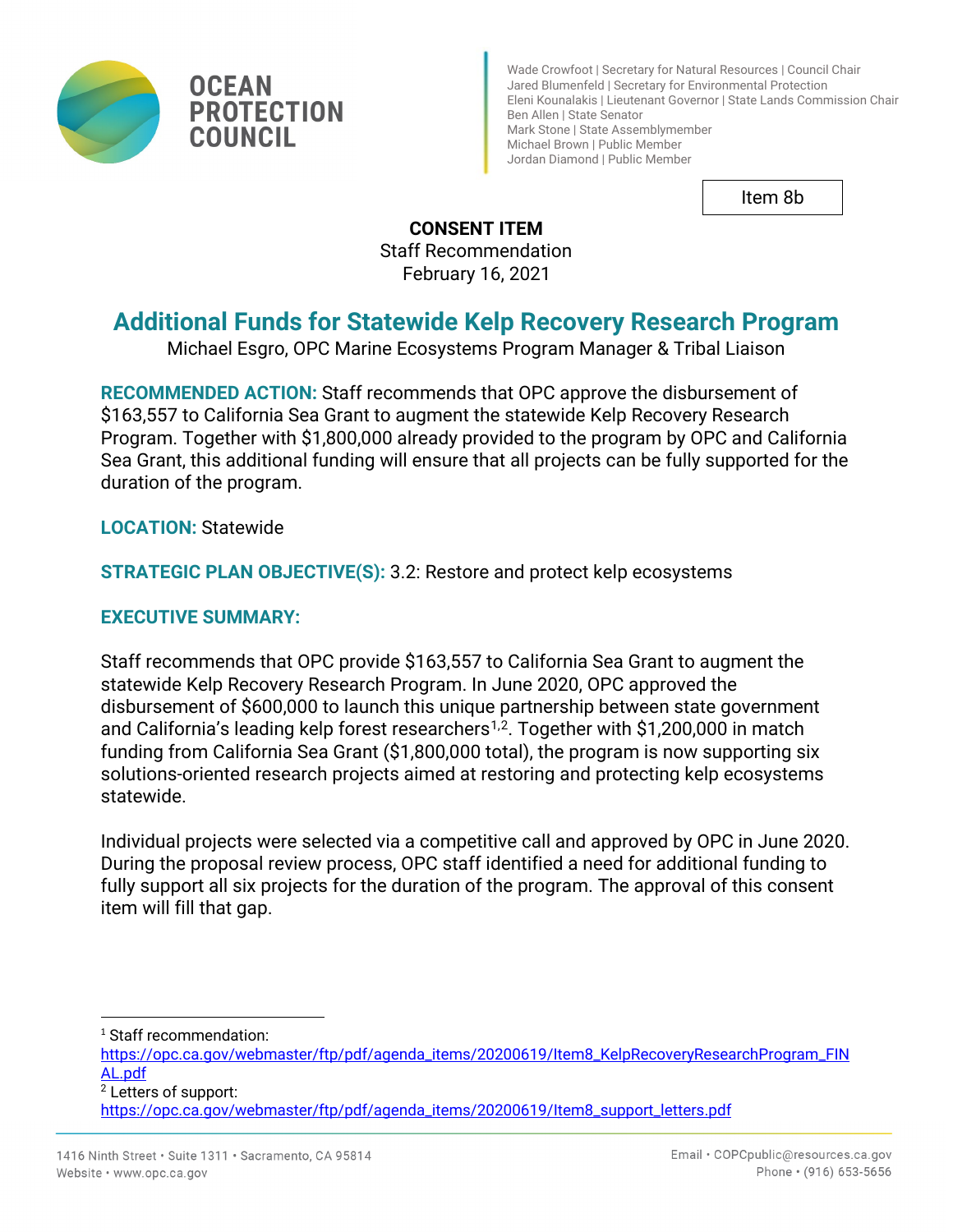### **FINDINGS AND RESOLUTION:**

Staff recommends that the Ocean Protection Council (OPC) adopt the following findings:

"Based on the accompanying staff report and attached exhibit(s), OPC hereby finds that:

- 1) The proposed projects are consistent with the purposes of Division 26.5 of the Public Resources Code, the Ocean Protection Act; and
- 2) The proposed projects are not 'legal projects' that trigger the California Environmental Quality Act (CEQA) pursuant to Public Resources Code section, section 15378."

Staff further recommends that OPC adopt the following resolution pursuant to Sections 35500 *et seq.* of the Public Resources Code:

"OPC hereby approves the disbursement of \$163,557 to California Sea Grant to augment the statewide Kelp Recovery Research Program. Together with \$1,800,000 already provided to the program by OPC and California Sea Grant, this additional funding will ensure that all projects can be fully supported for the duration of the program.

This authorization is subject to the condition that prior to disbursement of funds, California Sea Grant shall submit for the review and approval of the Executive Director of the OPC detailed work plans, schedules, staff requirements, budgets, and the names of any contractors intended to be used to complete the projects, as well as discrete deliverables that can be produced in intervals to ensure the projects are on target for successful completion. All projects will be developed under a shared understanding of process, management and delivery."

## **PROJECT DESCRIPTION:**

#### **Background**

California's coastline has recently been devastated by unprecedented declines in kelp. Aerial surveys conducted by the California Department of Fish and Wildlife (CDFW) and The Nature Conservancy show that more than 95% of the bull kelp canopy off California's north coast has been lost since 2014. California's central and south coasts have experienced significant declines in giant kelp, although in general these have been patchier and less widespread than those on the north coast. Declines have generally been attributed to a "perfect storm" of climate-related factors, including the 2014-2016 marine heat wave.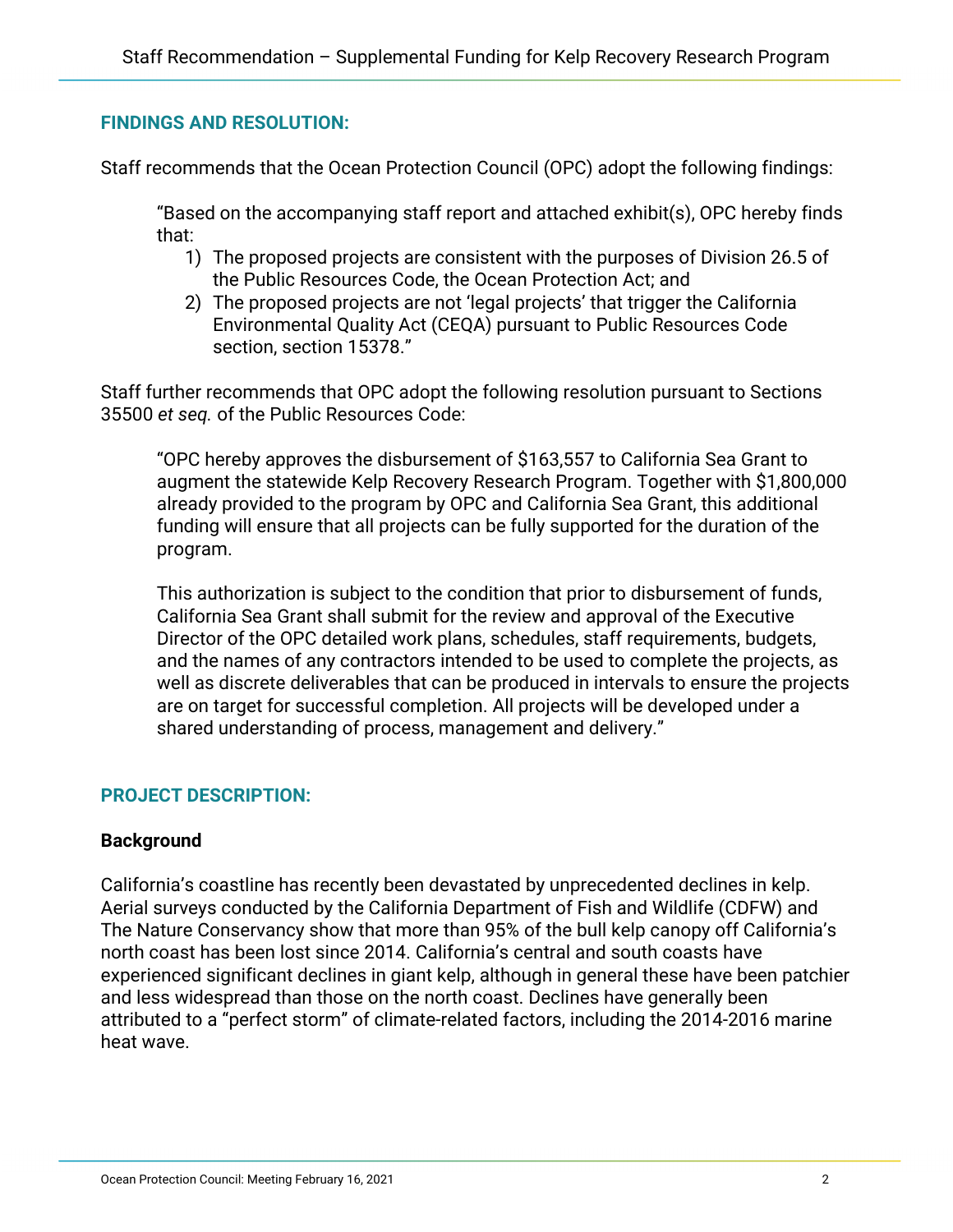The loss of kelp has had significant impacts on ecological function and the provision of ecosystem services in California. For example, populations of red abalone, California's only remaining abalone fishery, have declined so substantially that the \$44 million recreational red abalone fishery was closed by the California Fish and Game Commission in 2017.

As the kelp crisis has unfolded, resource managers have been constrained by a variety of knowledge gaps surrounding kelp forest ecosystem dynamics. In order to more effectively address the kelp crisis and ensure the resilience of California's kelp ecosystems into the future, OPC, CDFW, and California Sea Grant have initiated a unique partnership with California's leading kelp researchers to create a statewide Kelp Recovery Research Program. This partnership is currently supporting six innovative, solutions-oriented research projects aimed at informing kelp management efforts.

Individual projects were selected via a competitive call and approved by OPC in June 2020. During the proposal review process, OPC staff identified a need for additional funding to fully support all six projects (summarized below) for the duration of the program. The approval of this consent item will fill that gap.

## **Project Tasks**

OPC and CDFW will continue to coordinate with California Sea Grant and individual project teams to collaboratively manage selected projects and ensure that data collection, analysis, and reporting efforts are contributing to management priorities.

The six research projects approved by OPC in June 2020 are summarized below:

- *Jennifer Caselle, Tom Bell (UC Santa Barbara), Mark Carr (UC Santa Cruz): Where, when and how? A guide to kelp restoration in California using spatio-temporal models of kelp dynamics.* This project will use cutting-edge modeling techniques to identify key ecological, oceanographic, geographic, and management-related drivers of kelp persistence at local and regional scales. Model results will be used to produce a restoration guide. This guide will enable resource managers to choose optimal locations, times, and methods for kelp restoration activities statewide.
- *Michael Graham, Scott Hamilton (Moss Landing Marine Laboratories): Assessment of practical methods for re-establishment of northern California bull kelp populations at an ecologically relevant scale.* Re-establishing kelp populations via seeding or outplanting is a promising restoration tool that, when paired with urchin removal efforts, may lead to more successful restoration outcomes than urchin removal alone. This project will test the efficacy of various methods for 1) culturing bull kelp in the lab and 2) outplanting cultured kelp to reefs following sea urchin removal in northern California. Investigators will monitor the growth, survival, and reproduction of bull kelp following outplanting.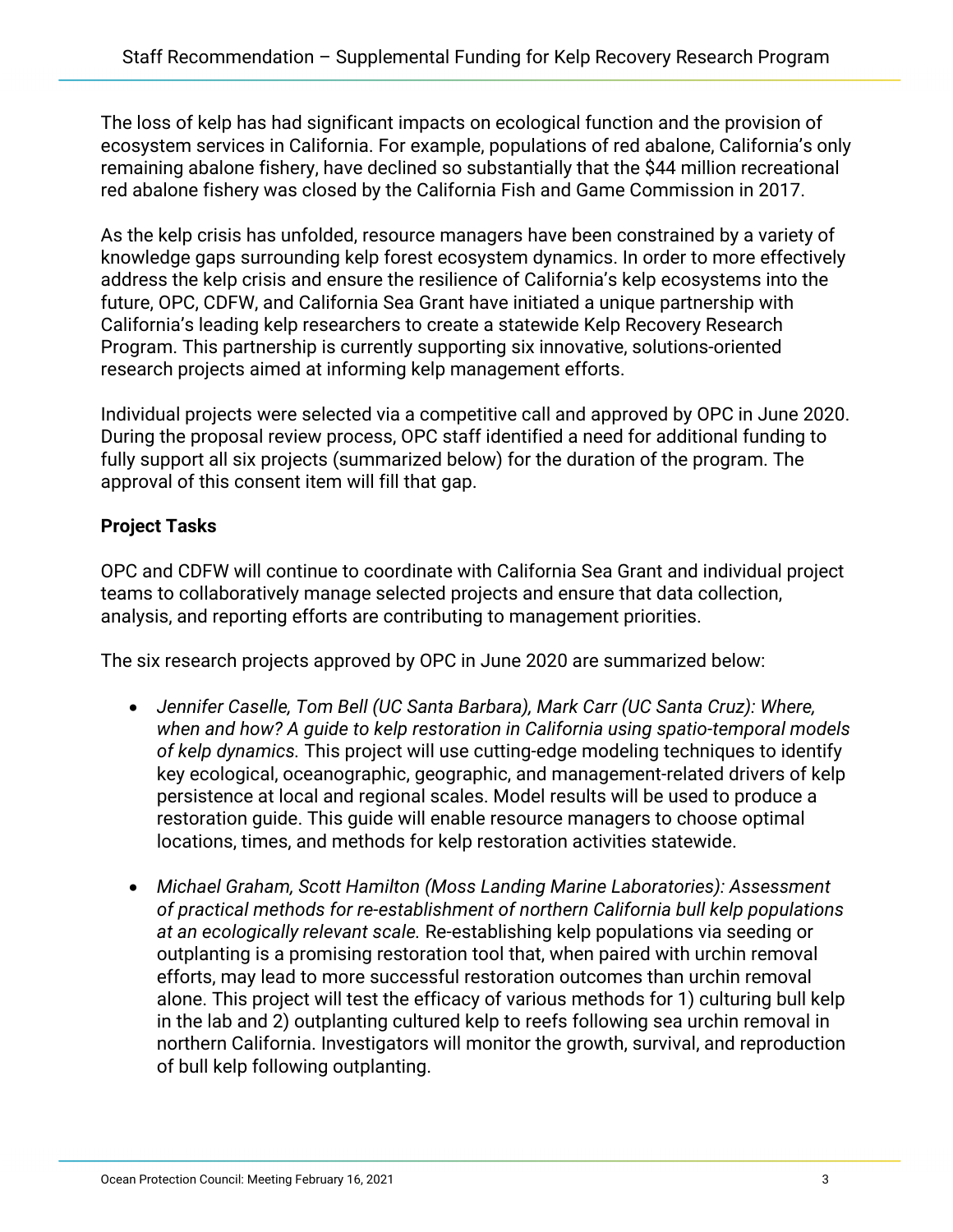- *Joleah Lamb, Matthew Bracken (UC Irvine): Scaling a new cost-effective intervention tool to restore and future-proof coastal kelp forests.* This project will complement Graham's project (described above) by testing the efficacy of various methods for culturing and outplanting giant kelp in southern California. In addition, investigators will pursue an "assisted evolution" approach that will acclimatize young kelps to warmer waters, helping to ensure future restoration success in the face of climate change.
- *Brian Gaylord, Marissa Baskett, Aurora Ricart (UC Davis), Mackenzie Zippay, Brent Hughes, Matt Edwards, Sean Place (Sonoma State University), Jason Hodin (University of Washington): A multi-pronged approach to kelp recovery along California's north coast.* This multi-pronged project will accomplish the following: 1) culture heat-tolerant strains of bull kelp and test their outplanting success; 2) model bull kelp spore dispersal to help create a "network" of bull kelp refugia on California's north coast; 3) assess the reproductive viability of malnourished purple sea urchins in urchin barrens, helping to determine whether in-water urchin culling may inadvertently cause urchins to spawn; 4) quantify the predation rate of juvenile sunflower sea stars on juvenile purple urchin; and 5) develop a dynamic model of the kelp-urchin-sea star system, to help isolate the best policy levers for management action.
- *Alison Haupt (CSU Monterey Bay), Jan Freiwald (Reef Check California): Informing restoration and recovery of central coast kelp forests – understanding the dynamics of urchin recruitment, reproduction and density.* This project will examine the reproductive potential of intertidal and subtidal purple sea urchin populations, helping to determine potential reproductive sources of sea urchins that may play a role in maintaining urchin barrens. Investigators will also assess spatial patterns in kelp and sea urchin recruitment by collecting larvae at a variety of central and north coast sites, including sites where purple urchin removal is currently being conducted. An improved understanding of the kelp and urchin landscape will assist resource managers in restoration site selection.
- *Felipe Alberto (University of Wisconsin – Milwaukee), Peter Raimondi (UC Santa Cruz), Sergey Nuzhdin (USC): Conservation genomics and gametophyte banking of bull kelp in California.* This project will create a bull kelp "seed bank" that will include both spores and living kelps, helping to preserve the species and its genetic diversity for decades into the future. Investigators will also assess genetic variation in bull kelp populations over time and space, enhancing resource managers' understanding of why bull kelp is persisting at certain locations but not others, and helping to optimize restoration site selection on the north coast.

The results of these projects will help to address critical knowledge gaps, directly informing state efforts to protect and restore California's kelp forests in the face of changing ocean conditions. Results for all projects are anticipated by Fall 2022.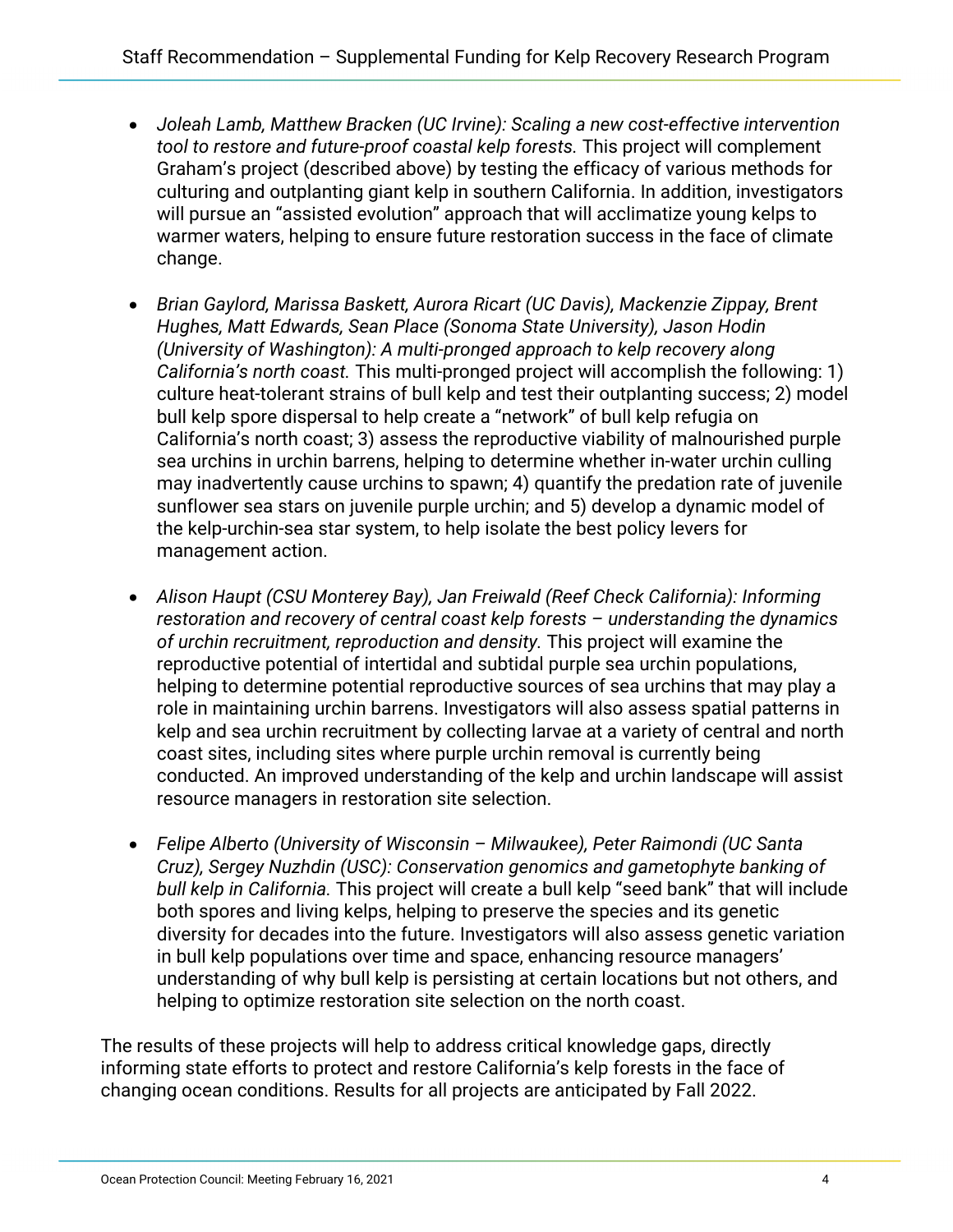#### **Site Description**

The Kelp Recovery Research Program is statewide in scope. Individual projects were selected to ensure that scientific efforts are being conducted across the state (i.e. North Coast, Central Coast, and South Coast) in both bull kelp and giant kelp systems.

#### **About the Grantee**

California Sea Grant is a unique partnership that unites the resources of the federal government, state government, and universities across California to create knowledge, products and services that benefit the economy, the environment, and the citizens of California. Sea Grant has an established, highly respected process for evaluating, prioritizing, and administering research grants related to coastal and ocean resources, and has a proven track record of supporting state research efforts. California Sea Grant is experienced at managing large contracts and grants, is familiar with the state's scientific community, and has successfully managed many other solicitation and award efforts on behalf of OPC.

#### **Project Timeline**

- June 2020: grant awarded
- June 2020 September 2020: projects begin
- December 2020: supplemental funding awarded
- September 2020 March 2022: data collection and analysis under way, interim reports submitted at regular intervals to OPC, CDFW, and California Sea Grant
- March 2022: final reports due to OPC, CDFW, and California Sea Grant

#### **PROJECT FINANCING:**

Staff recommends that OPC authorize encumbrance of up to \$163,557 to California Sea Grant to conduct the project summarized above.

| <b>Ocean Protection Council</b> | \$163,557 |
|---------------------------------|-----------|
| $\overline{\phantom{a}}$ TOTAL  | \$163,557 |

The anticipated source of funds will be OPC's FY 2018/2019 appropriation of Proposition 68 funds (Chapter 9 – Ocean, Bay, and Coastal Protection). Per OPC's Proposition 68 Grant Guidelines, this funding source prioritizes projects intended to conserve, protect, and restore marine wildlife and healthy ocean and coastal ecosystems.